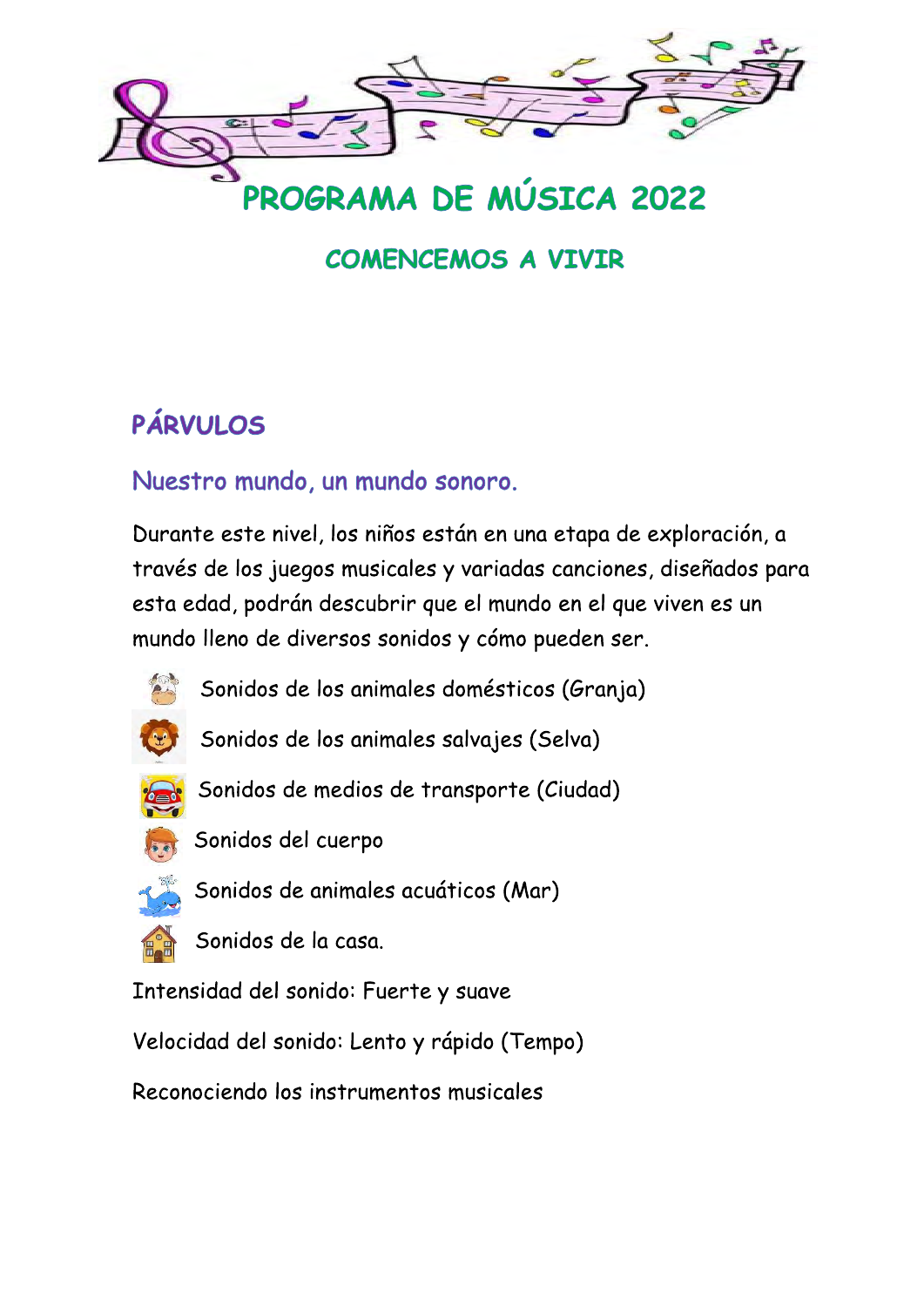# PREJARDÍN

#### Sumergiéndonos en el universo del sonido

Después de recorrer nuestro mundo sonoro, vamos a viajar conociendo más, cómo son esos sonidos. Con las canciones, los instrumentos, mucho movimiento, juegos, los niños aprenderán a distinguirlos.

- 1- Recordando la intensidad: Fuerte y suave
- 2- El tempo: Lento y rápido
- 3- La afinación: Grave y agudo
- 4- El timbre: Cada instrumento se reconoce por un sonido particular y nuestras voces... iTambién!



- 5- El ruido y el sonido musical e instrumentos que los producen
- 6- FI Fco: Secuencias rítmicas
- 7- Gesto sonoro y el director de orquesta

## **JARDÍN**

## Recorriendo el mundo de los instrumentos musicales y el ritmo.

Ahora se comenzará una ruta en la que por medio de cuentos los niños conocerán las familias de los instrumentos musicales, y disfrutarán el ritmo de las canciones,

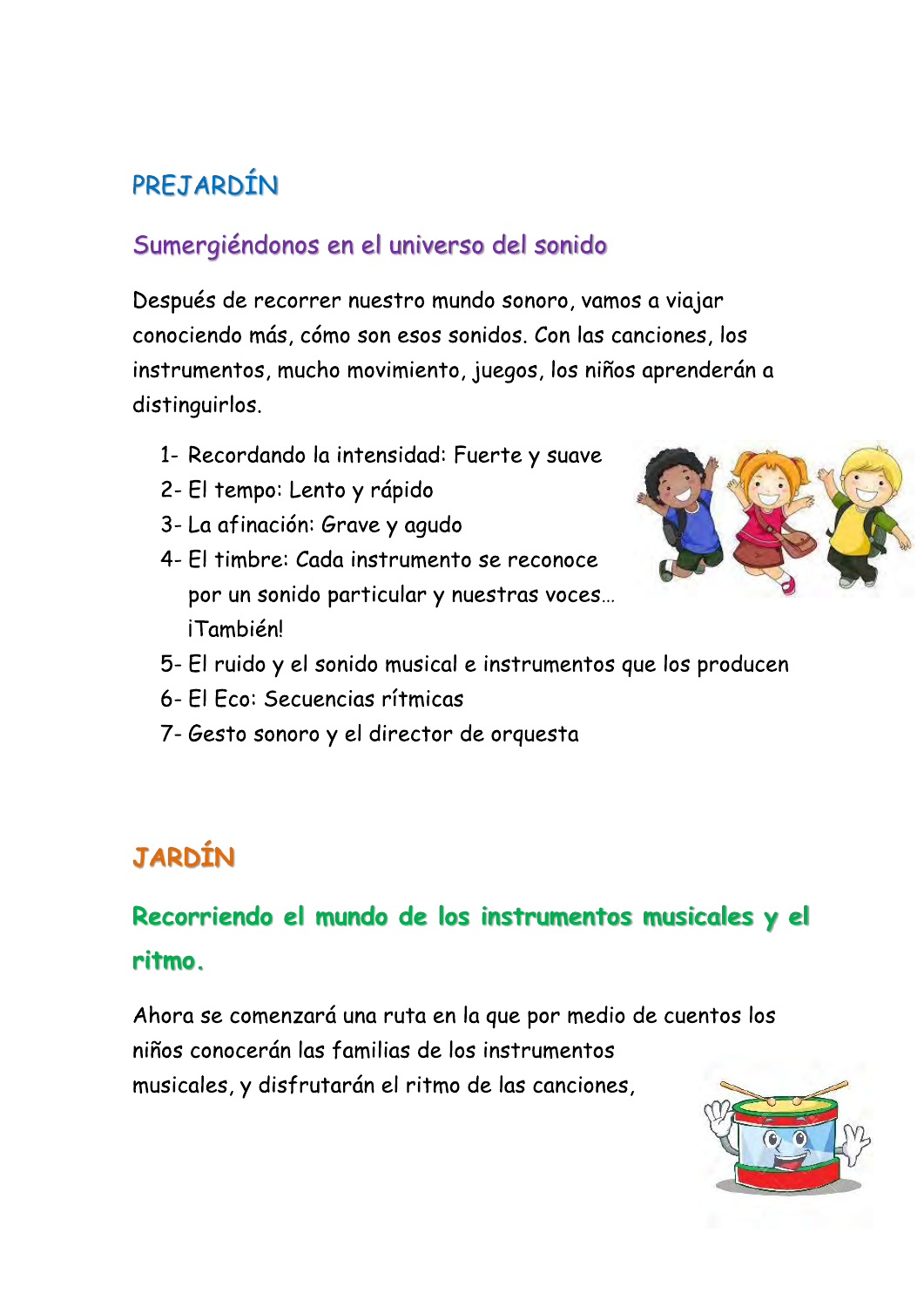acompañando las canciones favoritas con los instrumentos, esta vez, de forma más estructurada.

- 1. El cumpleaños del tambor: Familia percusión
- 2. Su majestad el Violín: Familia cuerda
- 3. El viaje del Saxofón: Familia viento
- 4. Marcando el pulso con el cuerpo
- 5. Marcando el pulso con los instrumentos de la familia percusión
- 6. El Acento
- 7. Cuento El enanito del bosque: Sonidos largos y cortos
- 8. Las figuras musicales: La negra y las corcheas
- 9. Lectura rítmica

#### **TRANSTCTÓN**

#### Las Melodiosas notas musicales

Continuando el viaje, llegamos a la zona de la melodía y con ella descubriremos las notas musicales, es la hora de comenzar a interpretar el carrillón, un instrumento melódico que tiene un hermoso sonido. Por medio de un cuento, se aprenderá la ubicación de las notas en su edificio "El Pentagrama".

- 1. Recordando las figuras musicales
- 2. Las notas musicales: Escala ascendente y descendente
- 3. El Carrillón: Interpretando la escala musical
- 4. El edificio de las notas musicales y la llave de sol.
- 5. Ubicación de las notas en clave de sol
- 6. Comenzando a tocar melodías sencillas en el carrillón.